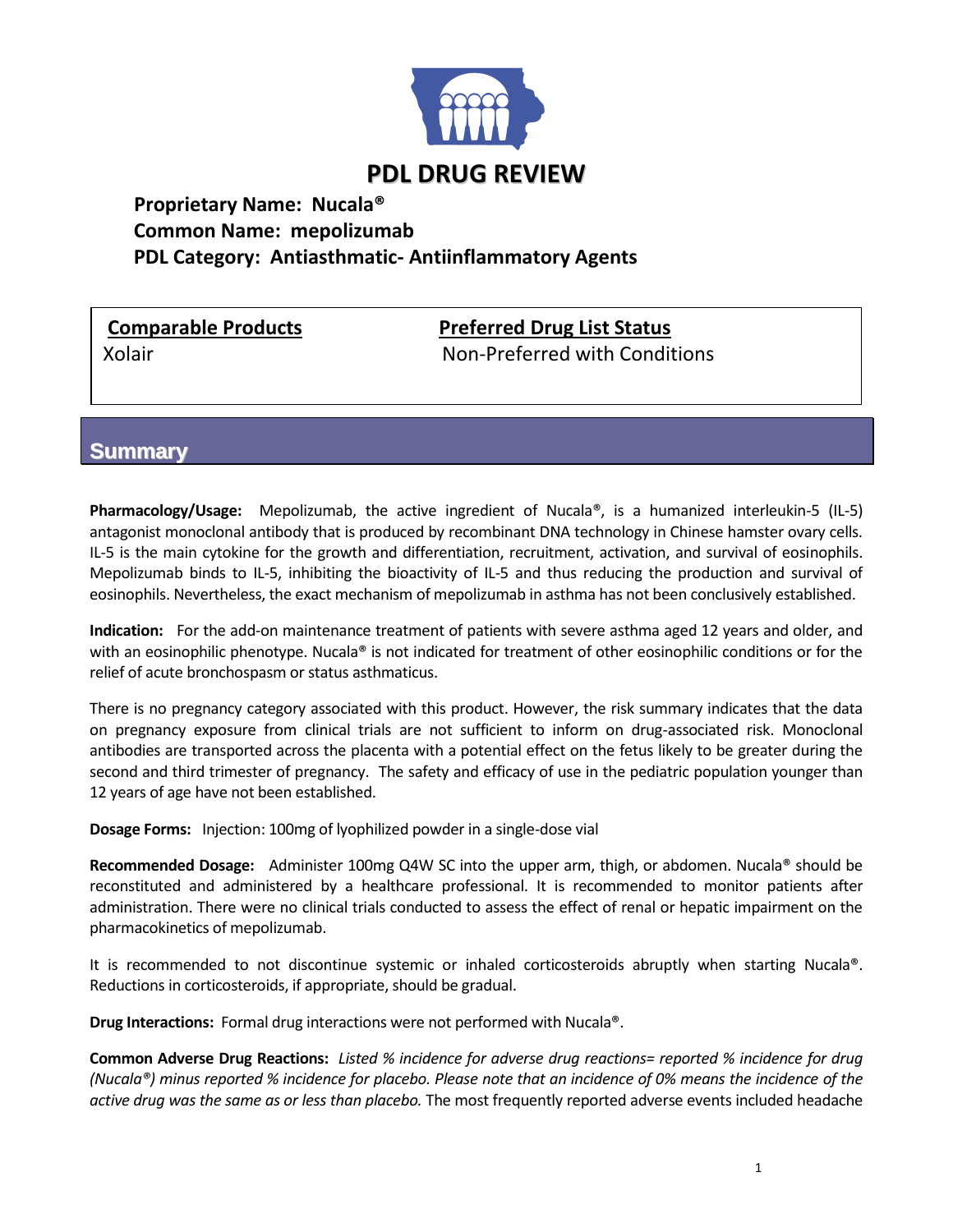(1%), injection site reaction (5%), back pain (1%), fatigue (1%), influenza (1%), urinary tract infection (1%), abdominal pain upper 91%), pruritus (1%), eczema (>2%), and muscle spasms (>2%).

There were 2 serious adverse reactions of herpes zoster reported in clinical trials with Nucala® as compared with none with placebo. It is recommended to consider the varicella vaccination, if medically appropriate, prior to starting Nucala®.

Patients with known parasitic infections were excluded from participating in Nucala® clinical trials. It is not known if Nucala® will affect a patient's response against parasitic infections. It is recommended to treat patients with preexisting helminth infections prior to starting Nucala®.

**Contraindications:** In patients with a history of hypersensitivity to mepolizumab or any component of the formulation

## **Manufacturer:** GlaxoSmithKline

**Analysis:** The safety and efficacy of Nucala® were assessed in 3 double-blind, randomized, placebo-controlled trials, with one being a dose-ranging and exacerbation study (Trial 1) and 2 being confirmatory studies (Trials 2 and 3). Trial 1 was a 52 week trial that included patients with asthma and a history of ≥2 exacerbations in the previous year despite regular use of high dose inhaled corticosteroids plus an additional controller with or without oral corticosteroids. 3 doses of IV mepolizumab were given Q4W (75, 250, or 750mg) and were assessed as compared with placebo (Note that Nucala<sup>®</sup> is not indicated for IV use but for SC use only).

Trial 2 and 3 (N=711) included patients with asthma with blood eosinophils ≥150 cells/mcL at screening or ≥300cells/mcL within 12 months of enrollment. Trial 2 was a 32-week placebo- and active-controlled study that included asthma patients with a history of ≥2 exacerbations in the previous year despite regular use of high-dose inhaled corticosteroids plus an additional controller(s) with or without oral corticosteroids. Trial 3 was a 24-week oral corticosteroid-reduction trial that included patients with asthma who required daily oral corticosteroids in addition to regular use of high-dose inhaled corticosteroids plus an additional controller(s) to maintain asthma control. A history of exacerbations in the prior year was not required in Trial 3. Subjects in trial 2 were randomized to mepolizumab 75mg IV, Nucala®, or placebo; while subjects in Trial 3 were randomized to Nucala® or placebo.

The primary endpoint in Trials 1 and 2 was the frequency of exacerbations, defined as worsening of asthma requiring use of oral/systemic corticosteroids and/or hospitalization and/or emergency department visits. Compared with placebo, the Nucala® or mepolizumab 75mg IV group had significantly fewer exacerbations. In addition, there were fewer exacerbations requiring hospitalization and/or ED visits and exacerbations requiring only in-patient hospitalization as compared with placebo. The table below, adapted from the prescribing information, includes the results.

| Study                                                        | Treatment                            | Exacerbations per year |                   |                   |  |
|--------------------------------------------------------------|--------------------------------------|------------------------|-------------------|-------------------|--|
|                                                              |                                      | Rate                   | <b>Difference</b> | <b>Rate Ratio</b> |  |
| All exacerbations                                            |                                      |                        |                   |                   |  |
| Trial 1                                                      | Placebo (N=155)                      | 2.40                   |                   |                   |  |
|                                                              | Mepolizumab IV 75mg (N=153)          | 1.24                   | 1.16              | 0.52              |  |
| Trial 2                                                      | Placebo (N=191)                      | 1.74                   |                   |                   |  |
|                                                              | Mepolizumab IV 75mg (N=191)          | 0.93                   | 0.81              | 0.53              |  |
|                                                              | Nucala <sup>®</sup> 100mg SC (N=194) | 0.83                   | 0.91              | 0.47              |  |
| Exacerbations requiring hospitalization/emergency room visit |                                      |                        |                   |                   |  |
| Trial 1                                                      | Placebo (N=155)                      | 0.43                   |                   |                   |  |
|                                                              | Mepolizumab IV 75mg (N=153)          | 0.17                   | 0.26              | 0.40              |  |
| Trial 2                                                      | Placebo (N=191)                      | 0.20                   |                   |                   |  |
|                                                              | Mepolizumab IV 75mg (N=191)          | 0.14                   | 0.06              | 0.68              |  |
|                                                              | Nucala <sup>®</sup> 100mg SC (N=194) | 0.08                   | 0.12              | 0.39              |  |